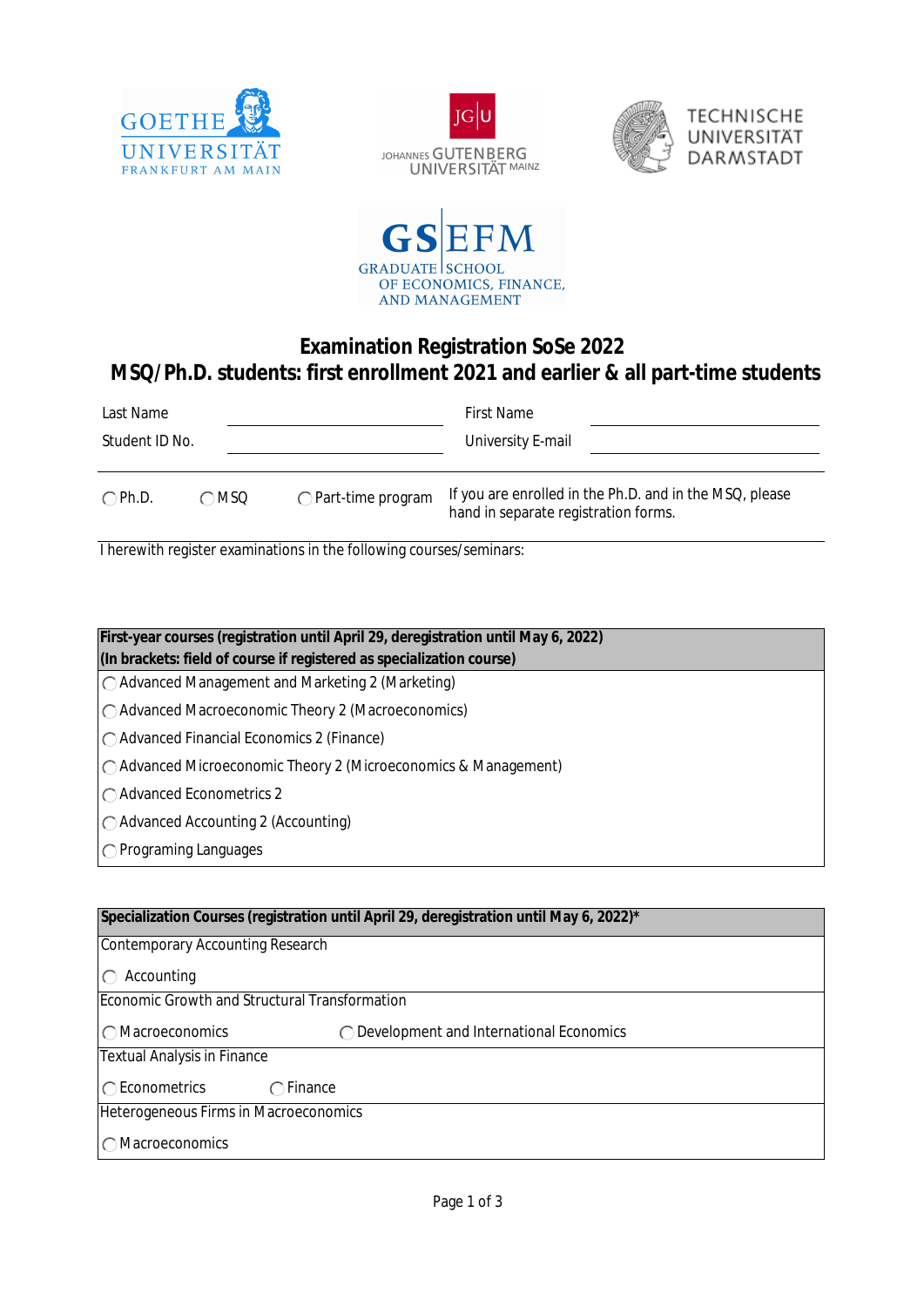| Topics in International Money and Banking since 1945     |                                                   |  |  |  |
|----------------------------------------------------------|---------------------------------------------------|--|--|--|
| $\bigcap$ Finance                                        | $\bigcap$ Development and International Economics |  |  |  |
| Modern Methods in Cross-Sectional Asset Pricing          |                                                   |  |  |  |
| $\bigcap$ Finance                                        | $\bigcirc$ Econometrics                           |  |  |  |
| Intergenerational Economics                              |                                                   |  |  |  |
| $\bigcirc$ Microeconomics and Management                 | ◯ Econometrics                                    |  |  |  |
| Monetary and Fiscal Policy Issues in General Equilibrium |                                                   |  |  |  |
| $\bigcap$ Macroeconomics                                 |                                                   |  |  |  |

## **Specialization Courses (different registration and deregistration deadlines)**

International Trade and the Macroeconomy Macroeconomics Development and International Economics **Registration until June 3, deregistration until June 10** Research on Innovation: Recent Developments in Theory and Methods **Reg. until May 11, dereg. until May 18**  $\bigcirc$  Microeconomics and Management  $\bigcirc$  Econometrics  $\bigcirc$  Development and International Economics  $\bigcap$  Finance Topics in Global Central Banking: Law, Finance, Politics & History **Reg. until June 13, dereg. until June 20**

## **Seminars (registration until April 29, deregistration until May 6, 2022)\***

◯ Topics in Quantitative Macroeconomics

Theoretical and Empirical Organizational Economics

◯ Topics in Accounting and Financial Economics

FLEX-Grüneburgseminar

O Topics in Macroeconomics and Public Finance